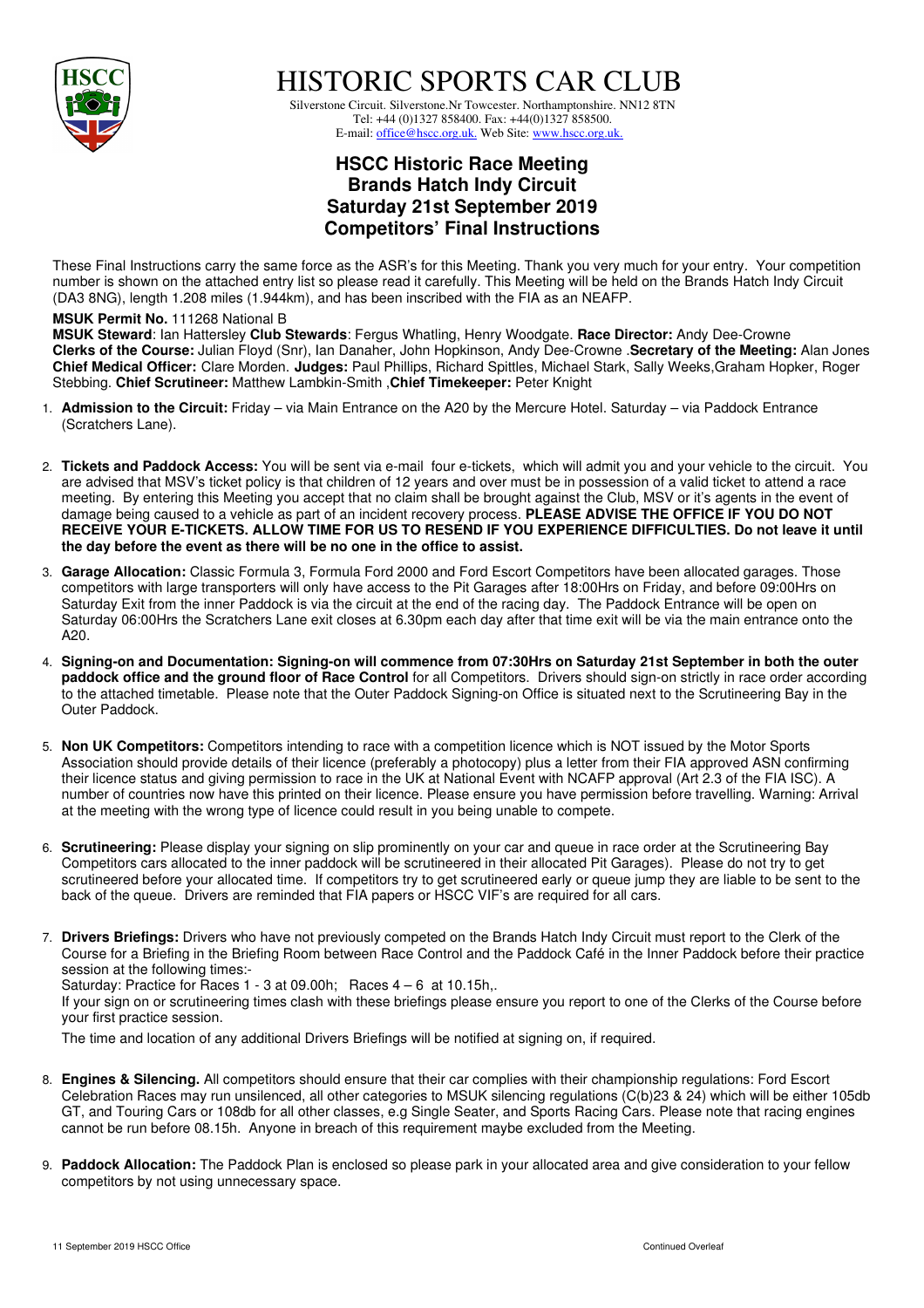- 10. **Roadways** within the Paddock area must be kept clear of all vehicles at all times. In particular, the access roadway from the tunnel to the Assembly Area must be clear at all times.
- 11. **Paddock:** It is forbidden to hammer pegs or stakes into the tarmac paddock surface. It is also forbidden to place markings on the Circuit, the Pit Lane, the Pits or Paddock surfaces. Any person damaging the surface may be excluded from the event and the competitor shall be subject to pay immediately liquidated damages of £500. In the event of an excessive cleaning-up operation caused by a competitor through negligence or bad preparation MSV may seek damages.
- 12. **Motorcycles, Moped, Scooter, Trike, or Quad Bikes:** Must all be ridden with all due care. The rider must have a valid driving licence and safety helmet and the vehicle must be road-legal, taxed and insured. Mini Moto's are NOT permitted on site. Scooters and quad bikes must be in a road worthy condition and be fitted with lights. Passengers are not permitted to ride on trailers or on quads, unless the quad bike is specifically designed to carry passengers. Helmets must be worn by anyone riding motorised vehicles (riders and passengers). Motorised vehicles are not permitted on any grass verges, banks, or any general public areas such as trade malls, and they must adhere to designated vehicle routes. Alcohol is strictly prohibited whilst driving any vehicle at the venue. There is a speed limit of 10mph in all public areas.
- 13. **Pit Wall & Grid Safety:** Entrants must confine team members using Pit Wall to a maximum of two personnel per competing car and advise all personnel to follow Pit marshal's instructions without argument. The Pit Wall must be clear of all personnel for all race starts. No personnel are allowed on grid.
- 14. **Practice Sessions and Races:** All drivers should go to the Assembly Area 15 minutes before their published session time or when called by marshals or paddock announcement, and then proceed onto the circuit as directed. N.B. Sessions may begin before the published time so please be ready and listen for paddock announcements. After the chequered flag, drivers should slow down and return to the Paddock as directed by the marshals.
- 15. **Qualification:** All drivers entered for a race must complete three laps in official practice to qualify. Drivers must practice in the relevant session for every race entered. Drivers wishing to practice out of session must obtain written permission from the Clerk of the Course and will start the relevant race from the back of the grid.The fastest time set by each car will determine grid position.

For all races the finishing position of race one will determine the grid for race two.

- 16. **Reserves:** Subject to qualification, reserves will be admitted to the races in the order published in the entry list if spaces are available.
- 17. **Grid Formation:** Will be 1x1 staggered for single seaters and 2x2 for all others.
- 18. **Race Start Procedure:** All Races unless notified (see Para 19) will be a standing start. Drivers in all races, should proceed to the assembly area 15 minutes before the scheduled start time of their race or when called by marshals or paddock announcement. Pregridding and the 1 minute and 30 second countdown will take place in the Assembly Area following which drivers will be released onto the circuit do one complete lap and then proceed to the Grid. This will constitute the 'green flag lap'. Please make sure you know which line on the grid to stop at. Upon arrival at the Grid, drivers should take up their positions as quickly as possible and, as soon as the last car is in position, the 5-second board will be displayed before the red lights are shown, followed between 3 and 5 seconds later by the red lights being extinguished denoting the start of the race.
- 19. Should circumstances at the event change such as but not restricted to Track Conditions or Weather the Clerk of the Course may change Standing Starts to Rolling Starts. When this decision is made all affected competitors will be notified at the earliest opportunity along with being advised of the number of Pace laps. The procedure will be (unless otherwise advised): Cars will be released from the assembly to do one (or more) rolling laps behind the Pace Car, forming into their grid positions towards the end of the lap in preparation for the Pace Car to turn off its lights and pull into the Pit Lane after which drivers should hold their grid positions until the red lights are extinguished at the Startline. There must be no overtaking until your car has crossed the Startline.
- 20. **Practice Starts/Weaving:** Drivers indulging in practice starts or excessive weaving during the warm up/green flag laps will render themselves liable to exclusion as both actions are expressly forbidden.
- 21. **Race Stops:** Should any race be 'red flagged', notwithstanding the provisions of MSUK Q5.4, it may be restarted at the discretion of the Clerk of the Course and if time permits, for the remaining scheduled distance. Only cars running at competitive racing speed when the red flag is displayed, will be allowed to take part in the restarted race and 'Parc Fermé' conditions will apply between the red flag being shown and the start of the restarted race. The grid for the restarted race will be the order in which the cars passed the Finish Line at the end of the lap preceding the lap on which the red flag was shown and the result of the race will be the order in which the cars cross the Finish Line when the chequered flag is shown at the conclusion of the restarted race. If a red flag is used twice in the same race, the restart will be put to the end of the normal timetable and will run if time allows.
- 22. **Disposal of Waste:** Would all competitors please be aware that it is no longer acceptable to leave or abandon empty fuel/oil containers, batteries and tyres behind when leaving a venue. Such items are classified as "hazardous waste" and it costs between £10 and £25 per item for safe disposal. Please also be aware that these items MUST NOT be placed in general rubbish skips at circuits; doing so could trigger a £1000 Local Authority Fine. Where it can be identified that a certain competitor or championship is responsible, charges will be passed on. Where it is not possible these charges will have to be absorbed and will then reappear as increased entry fees for all. Your co- operation would be appreciated - take your waste home and dispose of it safely.
- 23. **Use of Video Equipment:** It is only permissible for competitors to use vehicle mounted video recording equipment with the prior approval of MSV and any such equipment must be securely mounted, and in place, prior to vehicle scrutineering taking place.